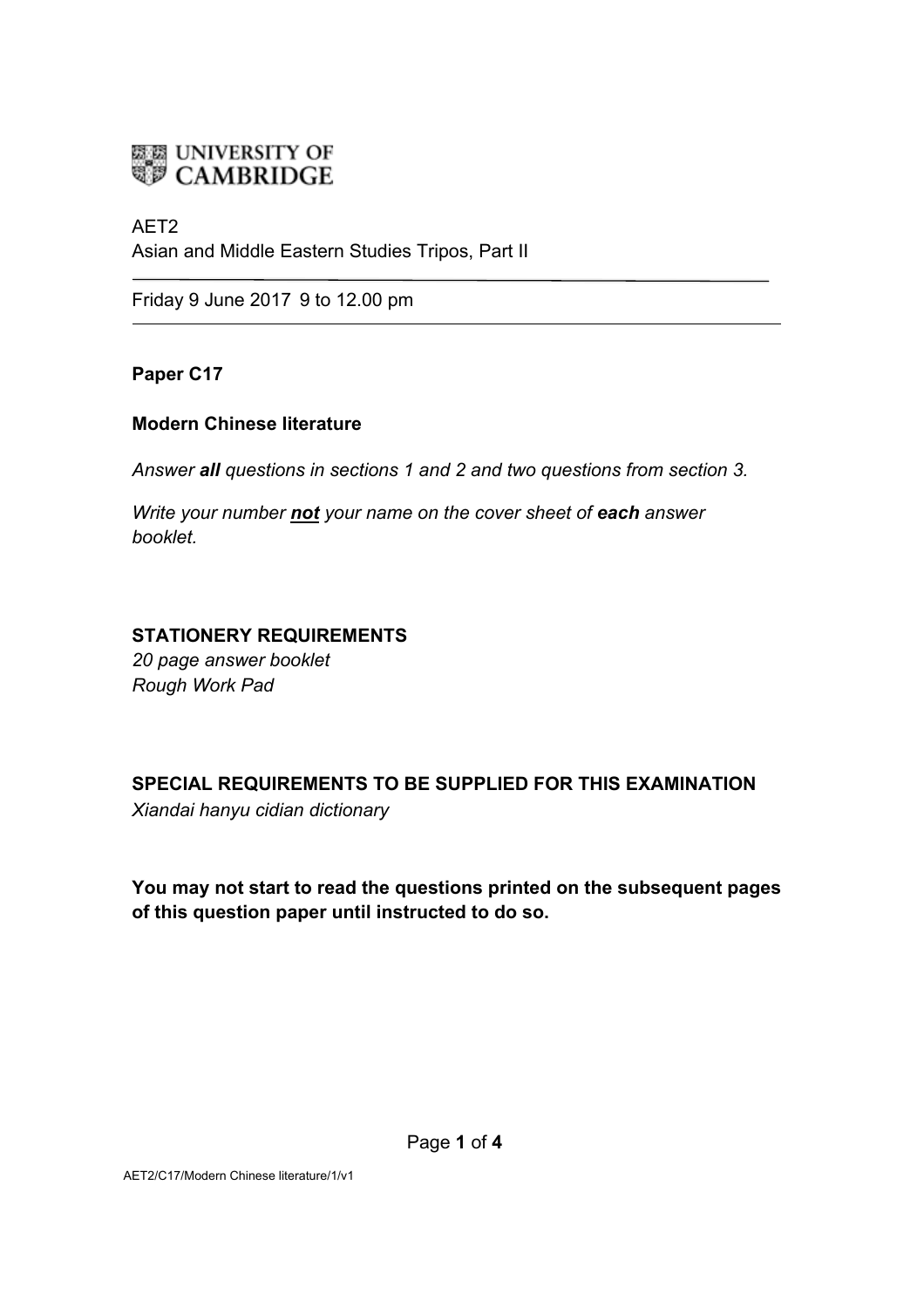**1.** Answer both parts of the question (total of **20 marks**):

a) Translate into English (**15 marks**):

洋鬼子怎样就骗了钱去,老通宝不很明白。但他很相信老陈老爷的话一定 不错。并且他自己也明明看到自从镇上有了洋纱,洋布,洋油,——这一类洋 货,而且河里更有了小火轮船以后,他自己田里生出来的东西就一天一天不值 钱,而镇上的东西却一天一天贵起来。他父亲留下来的一分家产就这么变小,变 做没有,而且现在负了债。老通宝恨洋鬼子不是没有理由的!他这坚定的主张, 在村坊上很有名。五年前,有人告诉他: 朝代又改了, 新朝代是要"打倒"洋鬼 子的。老通宝不相信。为的他上镇去看见那新到的喊着"打倒洋鬼子"的年青人 们都穿了洋鬼子衣服。他想来这伙年青人一定私通洋鬼子,却故意来骗乡下人。 后来果然就不喊"打倒洋鬼子"了,而且镇上的东西更加一天一天贵起来,派到 乡下人身上的捐税也更加多起来。老通宝深信这都是串通了洋鬼子干的。

然而更使老通宝去年几乎气成病的,是茧子也是洋种的卖得好价钱;洋种 的茧子,一担要贵上十多块钱。素来和儿媳总还和睦的老通宝,在这件事上可就 吵了架。儿媳四大娘去年就要养洋种的蚕。小儿子跟他嫂嫂是一路,那阿四虽然 嘴里不多说,心里也是要洋种的。老通宝拗不过他们,末了只好让步。现在他家 里有的五张蚕种,就是土种四张,洋种一张。

"世界真是越变越坏!过几年他们连桑叶都要洋种了!我活得厌了!"

Accessed at http://www.millionbook.com/mj/m/maodun/dpxs/003.htm

b) Please identify the source text and comment briefly on the challenges encountered by the main characters (**5 marks**).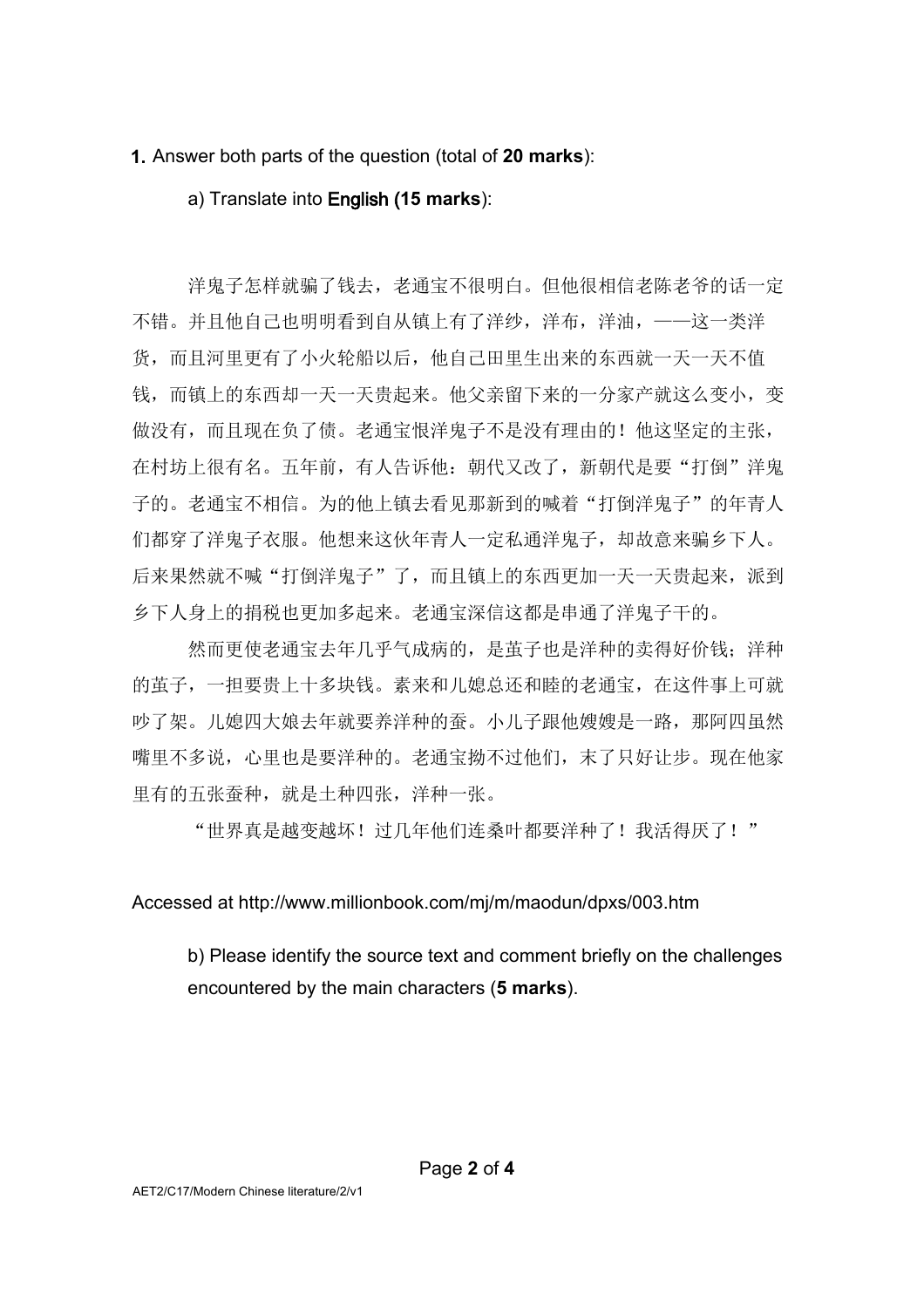# **2.** Translate into English (**20 marks**):

周瓒:口语写作在上世纪八十年代提出时,它的针对性很明确,那时是仿朦胧 诗、寻根文学流行的时代,用口语写作的诗歌的确为文坛吹来一阵清新之风。而 这两年来流行的"口语诗",在写作观念的确立上,不能和上世纪八十年代的口 语诗等同。某种意义上讲,如今的口语诗针对的是某个假想敌,某种艺术偏见或 极端之见。往好的方面说,是极端的口语实验:往坏处说,就是降低了写作起 点,简化了写作难度,有点儿像上世纪五十年代末的新民歌运动的观念。说到 底,文学思潮的更迭的确有某种因果盛衰的辨证关系,一旦针对性不甚明确,反 叛就显得可疑,不真切。我觉得,口语是任何诗歌写作者都要关注的语言资源, 而且,目前现代汉语本身的发展也很混乱,我们的文化每天都在生产大量的时尚 言语、专业术语,而诗歌写作者既需要汲取日常生活言语,同时也要有清理这些 言语的责任。对我个人来说,什么流行,我就警惕什么。

Passage excerpted from "当代汉语诗歌关键词(一)".

Accessed at http://www.poemlife.com/libshow-759.htm

- **3.** Please answer **two** of the following essay questions. Each question is worth **30 marks.**
	- a) Explain 'the modern Chinese intellectual's problematic of self' with reference to relevant works of literature from the Republican era.
	- b) Is it more helpful to consider the development of modern Chinese poetry in temporal or in spatial terms?
	- c) Explore representations of sickness (physical, psychological and/or environmental) in modern Chinese literature.

(TURN OVER)